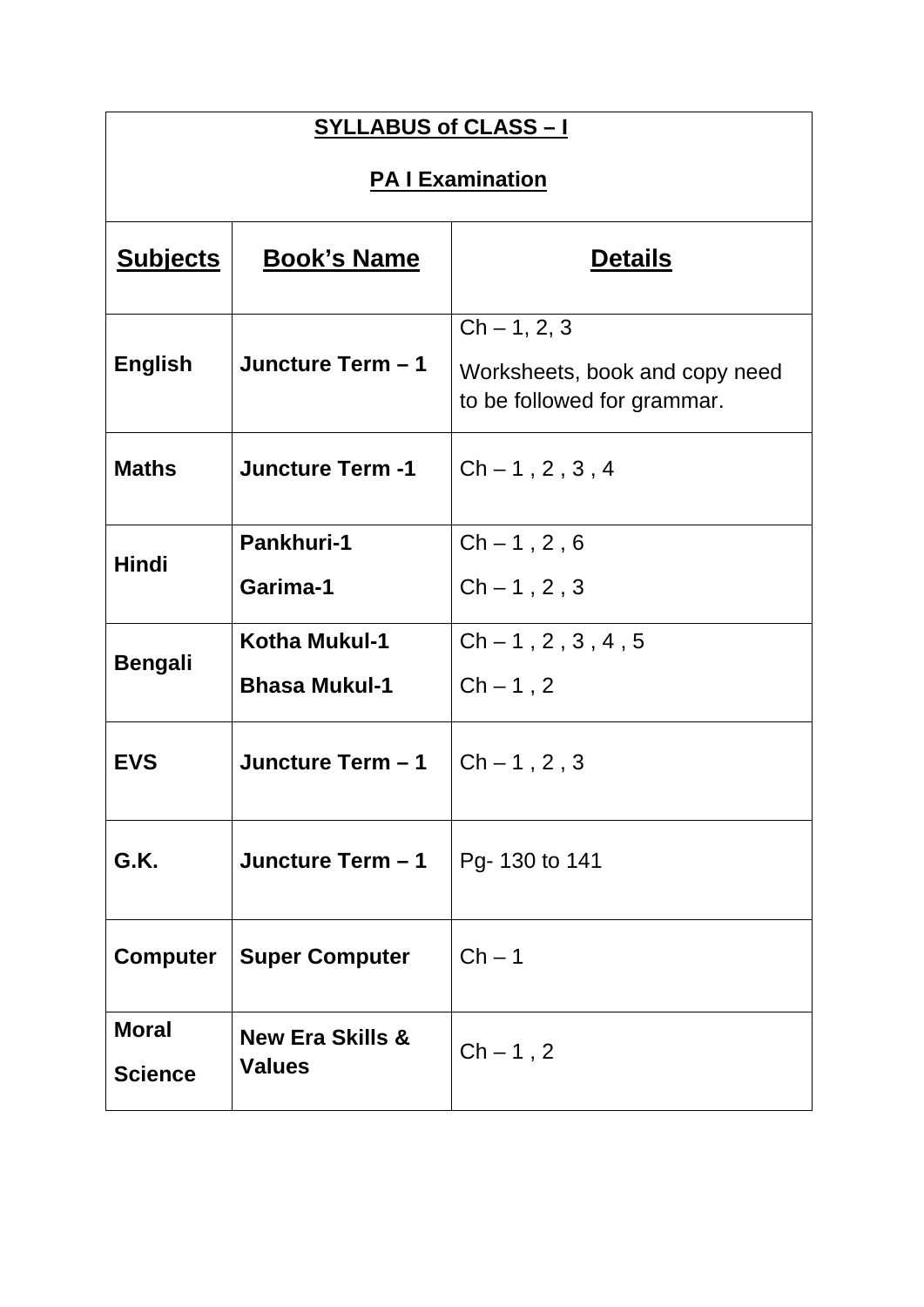| <b>SYLLABUS of CLASS-1</b>                                                                 |                                                                       |                                                                                            |  |
|--------------------------------------------------------------------------------------------|-----------------------------------------------------------------------|--------------------------------------------------------------------------------------------|--|
| <b>Half Yearly Examination</b>                                                             |                                                                       |                                                                                            |  |
| <b>Subjects</b>                                                                            | <b>Book's Name</b>                                                    | <b>Details</b>                                                                             |  |
| <b>English</b>                                                                             | Juncture Term - 1<br>Juncture Term - 2                                | $Ch-4, 5$<br>$Ch - 6$ , 7<br>Worksheets, book and copy need<br>to be followed for grammar. |  |
| <b>Maths</b>                                                                               | <b>Juncture Term -2</b>                                               | $Ch - 5, 6, 7, 8$                                                                          |  |
| Hindi                                                                                      | Pankhuri-1<br>Garima-1                                                | $Ch-3, 4, 8, 9$<br>$Ch-4, 5, 8, 12$                                                        |  |
| Bengali                                                                                    | Kotha Mukul-1<br><b>Bhasa Mukul-1</b>                                 | $Ch - 6$ , 7, 8, 9, 10, 11<br>$Ch - 3, 4, 5, 6$                                            |  |
| <b>EVS</b>                                                                                 | Juncture Term $-1$   Ch $-4$<br>Juncture Term $-2$ $ $ Ch $-5$ , 6, 7 |                                                                                            |  |
| <b>Juncture Term – 1</b>   Pg – 142 to 144<br>G.K.<br>Juncture Term $-2$   Pg - 140 to 148 |                                                                       |                                                                                            |  |
| <b>Super Computer</b><br><b>Computer</b>                                                   |                                                                       | $Ch-2, 3$                                                                                  |  |
| <b>Moral</b><br><b>Science</b>                                                             | <b>New Era Skills &amp;</b><br><b>Values</b>                          | $Ch-3, 4$                                                                                  |  |

**Some portion will be added from PA I syllabus.**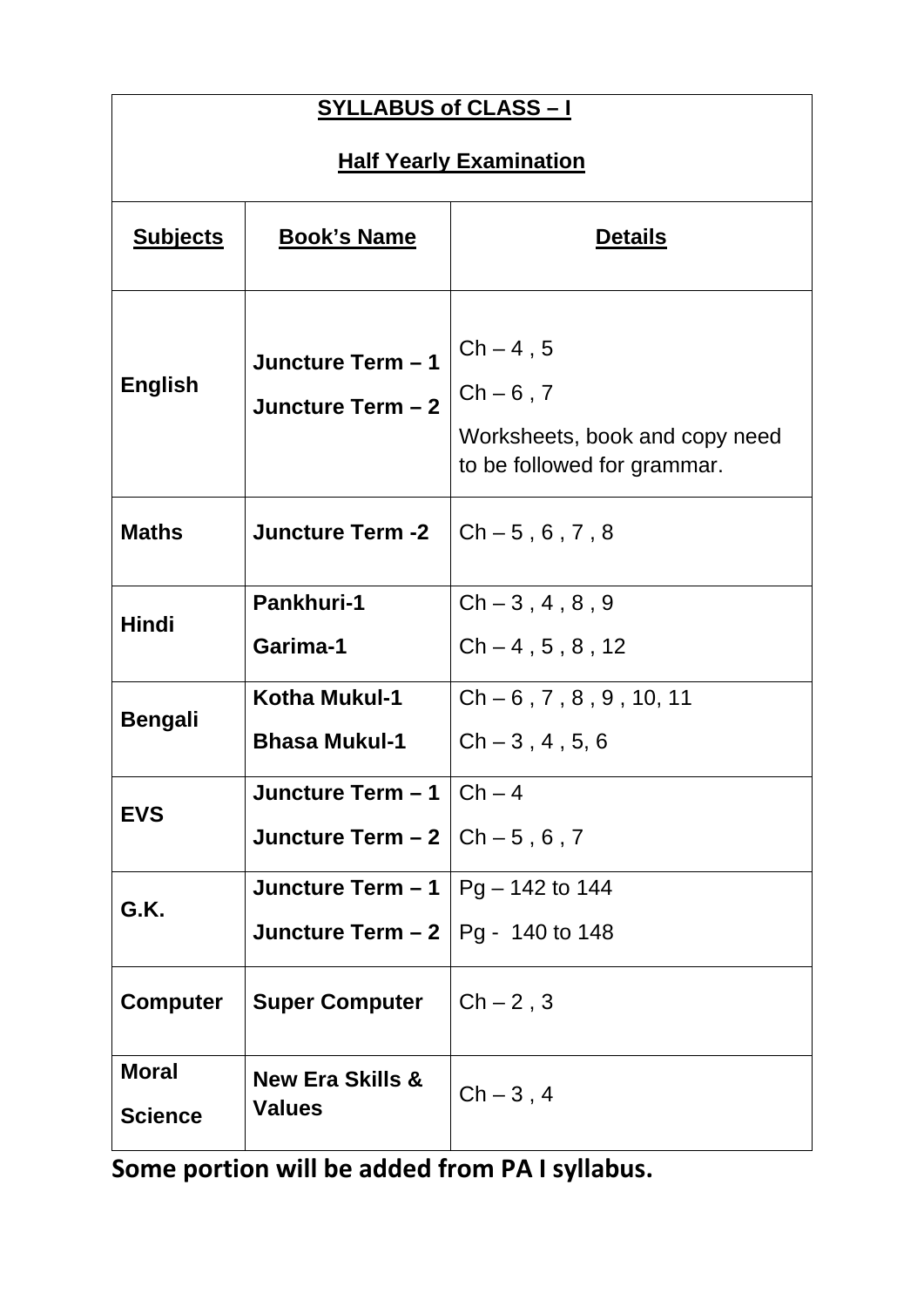| <b>SYLLABUS of CLASS-I</b>                                              |                                                         |                                                                                  |  |
|-------------------------------------------------------------------------|---------------------------------------------------------|----------------------------------------------------------------------------------|--|
| <b>PA II Examination</b>                                                |                                                         |                                                                                  |  |
| <b>Subjects</b>                                                         | <b>Book's Name</b>                                      | <b>Details</b>                                                                   |  |
| <b>English</b>                                                          | Juncture Term - 2                                       | $Ch - 8, 9, 10$<br>Worksheets, book and copy need<br>to be followed for grammar. |  |
| <b>Maths</b>                                                            | <b>Juncture Term -3</b>                                 | $Ch - 9, 10, 11$                                                                 |  |
| Pankhuri-1<br><b>Hindi</b><br>Garima-1                                  |                                                         | $Ch - 5, 10$<br>$Ch - 6$ , 7                                                     |  |
| <b>Bengali</b>                                                          | Kotha Mukul-1<br><b>Bhasa Mukul-1</b>                   | $Ch - 12$ , 13, 14, 15, 16<br>$Ch - 7, 8$                                        |  |
| <b>EVS</b>                                                              | Juncture Term $-2$ $\vert$ Ch $-8$<br>Juncture Term - 3 | Ch - 9                                                                           |  |
| <b>Juncture Term – 2</b>   Pg – 149 to 154<br>G.K.<br>Juncture Term - 3 |                                                         | $ Pg - 144$                                                                      |  |
| <b>Super Computer</b><br><b>Computer</b>                                |                                                         | $Ch-4$                                                                           |  |
| <b>Moral</b><br><b>Science</b>                                          | <b>New Era Skills &amp;</b><br><b>Values</b>            | $Ch - 5, 6$                                                                      |  |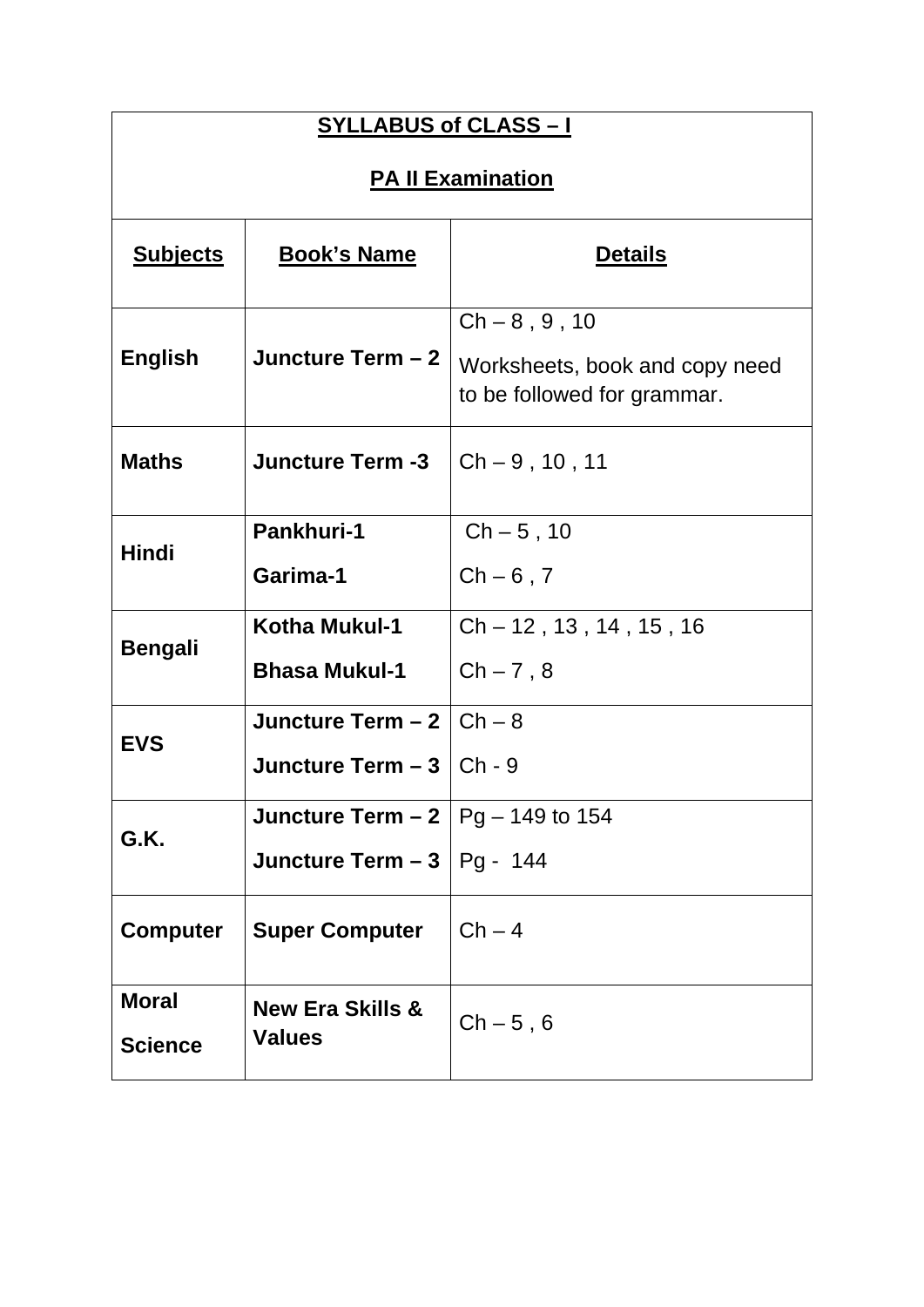| <b>SYLLABUS of CLASS-I</b>                         |                                              |                                                                                         |  |
|----------------------------------------------------|----------------------------------------------|-----------------------------------------------------------------------------------------|--|
| <b>Yearly Examination</b>                          |                                              |                                                                                         |  |
| <b>Subjects</b>                                    | <b>Book's Name</b>                           | <b>Details</b>                                                                          |  |
| <b>English</b>                                     | Juncture Term - 3                            | $Ch - 11$ , 12, 13, 14<br>Worksheets, book and copy need<br>to be followed for grammar. |  |
| <b>Maths</b>                                       | <b>Juncture Term -3</b>                      | $Ch - 12$ , 13, 14, 15, 16                                                              |  |
| <b>Hindi</b>                                       | Pankhuri-1<br>Garima-1                       | $Ch - 7, 11, 12, 13$<br>$Ch - 9, 10, 11, 13, 14$                                        |  |
| <b>Bengali</b>                                     | Kotha Mukul-1<br><b>Bhasa Mukul-1</b>        | $Ch - 17$ , 18, 19, 20, 21, 22<br>$Ch - 9, 10, 11, 12$                                  |  |
| <b>EVS</b>                                         |                                              | <b>Juncture Term - 3</b> $ $ Ch - 10, 11, 12, 13                                        |  |
| G.K.<br><b>Juncture Term – 3</b>   Pg - 146 to 160 |                                              |                                                                                         |  |
| <b>Computer</b><br><b>Super Computer</b>           |                                              | $Ch - 5, 6$                                                                             |  |
| <b>Moral</b><br><b>Science</b>                     | <b>New Era Skills &amp;</b><br><b>Values</b> | $Ch - 7, 8$                                                                             |  |

**Some portion will be added from Term- I syllabus.**